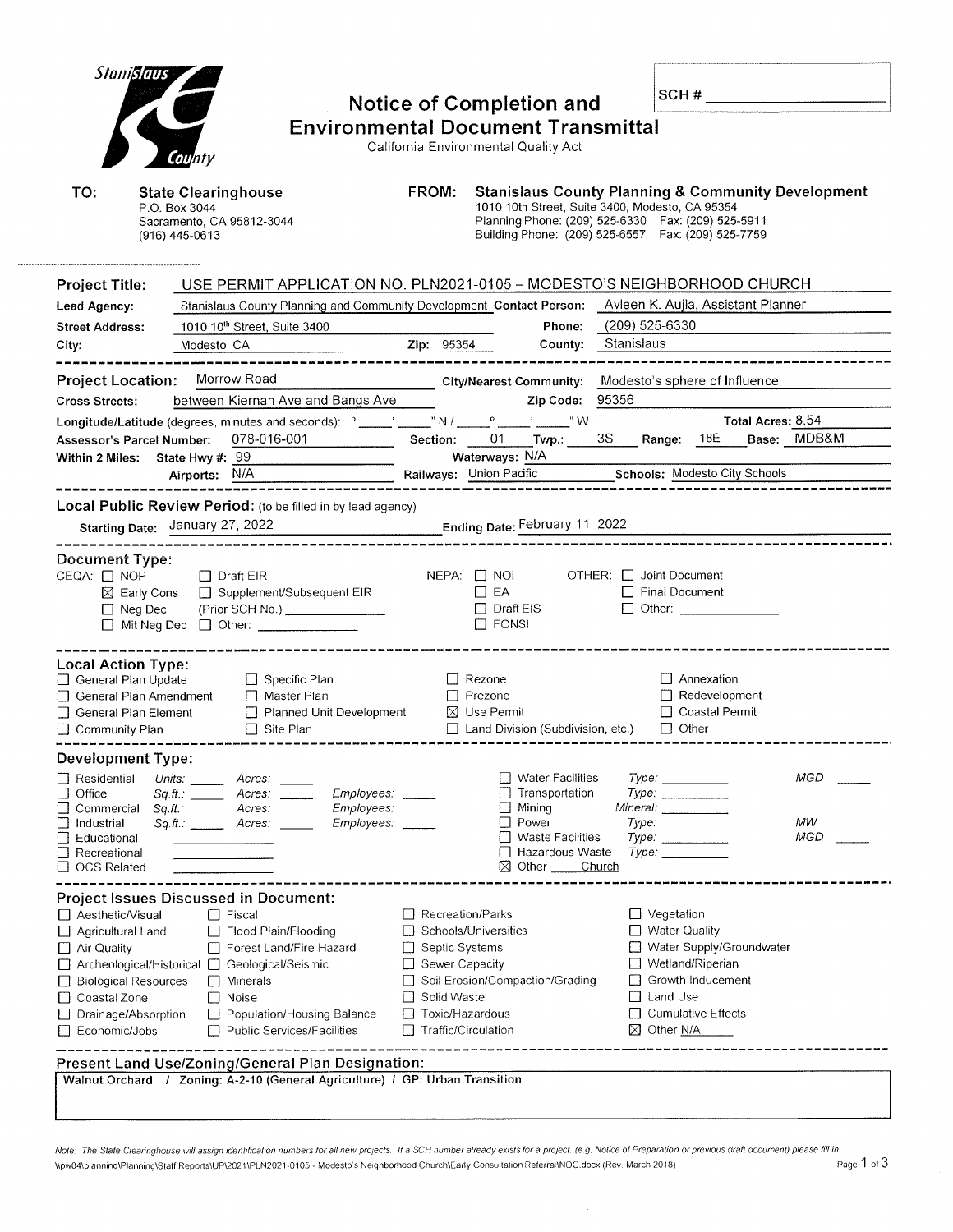Project Description: (please use a separate page if necessary)

Request to construct and operate a Neighborhood Church on an 8.54± acre parcel currently improved with walnut  $\sigma$ orchard in the A-2-10 zoning designation. The request includes the construction of two new structures of 18,000± square feet each, two be constructed in two phases. The first phase includes the construction of an 18,000± squarefoot pre-engineered metal building, approximately 30± feet in height, which will include a main sanctuary with seating storage rooms, and a server/electrical room. The Phase 2 of the project proposes approximately 18,000± square feet of ti-purpose space, which will be used for Bible Studies, Sunday School Classrooms, Office Space, and Restrooms The site will also be developed with a 135 parking spaces in phase one and 109 parking spaces in phase two lot with lighting, a storm water basin, landscaping in accordance with City of Modesto, a well, a septic system, a children's play and a large grassy field. The proposed structures would be used for indoor religious ceremonies, Occasiona dings or special events to occur inside the building. The church proposes to operate Monday-Friday from 8:00am  $5:00$ pm with approximately five full time employees. Wednesday evening services from 6:30pm - 8:30pm to be attended approximately 100 church members. Two Sunday morning services at 9:00am and 10:45am attended by church proposes up to six (6) special outside events per year may occur, like a trunk or treat, or Easter egg hunt. these will be for church members and the church does not propose to use amplified sound and no outdoor concerts are proposed. The site will utilize a private well and septic system and be provided access from Morrow Road and is within the City of Modesto's LAFCO adopted Sphere of Influence. Parking lot lighting, signage, and landscaping will be capacity of 350 with and without removable chairs, a main foyer, five offices, two classrooms, two board rooms, a kitchen, four designated children's rooms, bathroom facilities in both the foyer and children's areas, three general approximately 200 church members per service. Other evening and weekend special church- related events for church  $\,$ members including seminars, outreaches, additional services, and special holiday productions are also proposed. The esigned to comply with City of Modesto standards

## Reviewing Agencies Checklist:

Lead Agencies may recommend State Clearinghouse distribution by marking agencies below with an "X". If you have already sent your document to the agency, please denote that agency with an "5".

| Air Resources Board                       | Office of Emergency Services                                     |  |  |  |
|-------------------------------------------|------------------------------------------------------------------|--|--|--|
| Boating & Waterways, Department of        | Office of Historic Preservation                                  |  |  |  |
| California Emergency Management Agency    | Office of Public School Construction                             |  |  |  |
| California Highway Patrol                 | Parks & Recreation, Department of                                |  |  |  |
| 10<br>Caltrans District #                 | Pesticide Regulation, Department of                              |  |  |  |
| <b>Caltrans Division of Aeronautics</b>   | Public Utilities Commission                                      |  |  |  |
| Caltrans Planning                         | <b>Reclamation Board</b>                                         |  |  |  |
| Central Valley Flood Protection Board     | <b>S</b> Regional WQCB #<br>5                                    |  |  |  |
| Coachella Valley Mountains Conservancy    | Resources Agency                                                 |  |  |  |
| Coastal Commission                        | Resources Recycling and Recovery, Department of                  |  |  |  |
| Colorado River Board Commission           | S.F. Bay Conservation & Development Commission                   |  |  |  |
| Conservation, Department of               | San Gabriel & Lower L.A. Rivers & Mountains Conservancy          |  |  |  |
| Corrections, Department of                | San Joaquin River Conservancy                                    |  |  |  |
| Delta Protection Commission               | Santa Monica Mountains Conservancy                               |  |  |  |
| Education, Department of                  | State Lands Commission                                           |  |  |  |
| <b>Energy Commission</b>                  | SWRCB: Clean Water Grants                                        |  |  |  |
| Fish & Game Region #                      | SWRCB: Water Quality                                             |  |  |  |
| Food & Agriculture, Department of         | SWRCB: Water Rights                                              |  |  |  |
| Forestry & Fire Protection, Department of | <b>Tahoe Regional Planning Agency</b>                            |  |  |  |
| General Services, Department of           | Toxic Substances Control, Department of                          |  |  |  |
| Health Services, Department of            | Water Resources, Department of                                   |  |  |  |
| Housing & Community Development           | San Joaquin Valley Air Pollution Control District<br>s<br>Other: |  |  |  |
| Integrated Waste Management Board         | Other:                                                           |  |  |  |
| Native American Heritage Commission       |                                                                  |  |  |  |